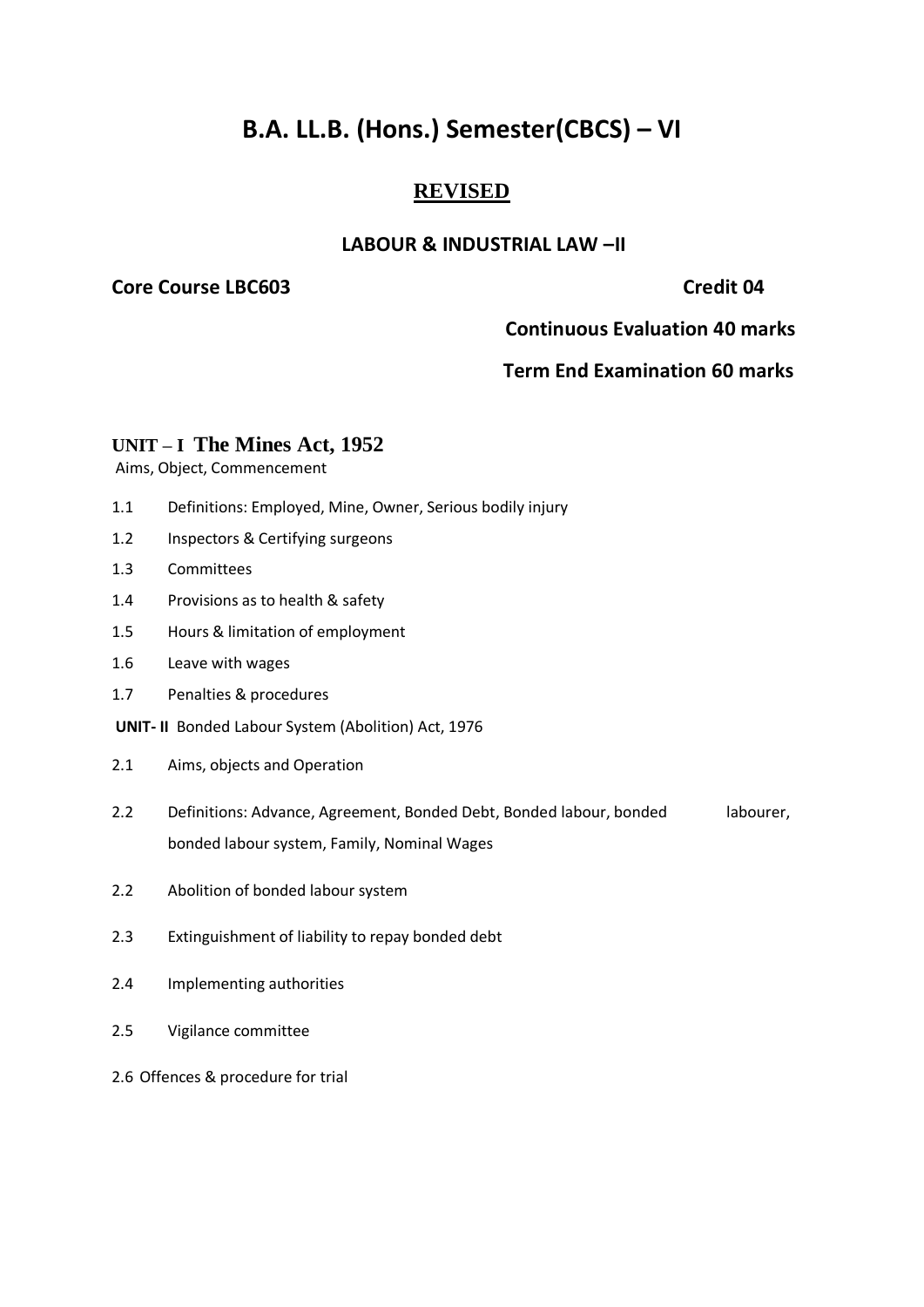**UNIT – III** Equal Remuneration as under THE **CODE ON WAGES, 2019**

- 3.1 Introduction,
- 3.2 Definitions
- 3.3 Minimum wages
- 3.4 Payment of wages
- 3.5 Payment of bonus
- 3.6 Advisory Board
- 3.7 Payment of dues, claims and audits
- 3.8 Inspector cum facilitator
- 3.9 Offences & Penalties

**UNIT – IV**

Child Labour (Prohibition & Regulation) Act, 1986

- 4.1 Object and Scope of the Act
- 4.2 Definitions: Child, Day, EstaLBishment, Family, Occupier, Week, Workshop
- 4.3 Prohibition of employment of children in certain occupation & processes
- 4.4 Regulation of condition of work of children
- 4.5 Miscellaneous: Penalties, Procedure, Employment of Inspector, Power

### **UNIT-V**

- E. S.I. (Employee Security Insurance) Act, 1948
- 5.1 Object and Scope of the Act
- 5.2 Definitions: Contribution, Dependent, Employment Injury, Employee, Employment, Family, Factory, Manufacturing Process, Occupier, Permanent Partial and Total DisaLBement, Principal Employer, Wages
- 5.3 Corporation, Standing Committee & Medical Benefit Council
- 5.4 Finance & Audit
- 5.5 Contributions and Benefits
- 5.6 Adjudication of disputes and claims
- 5.7 Penalties